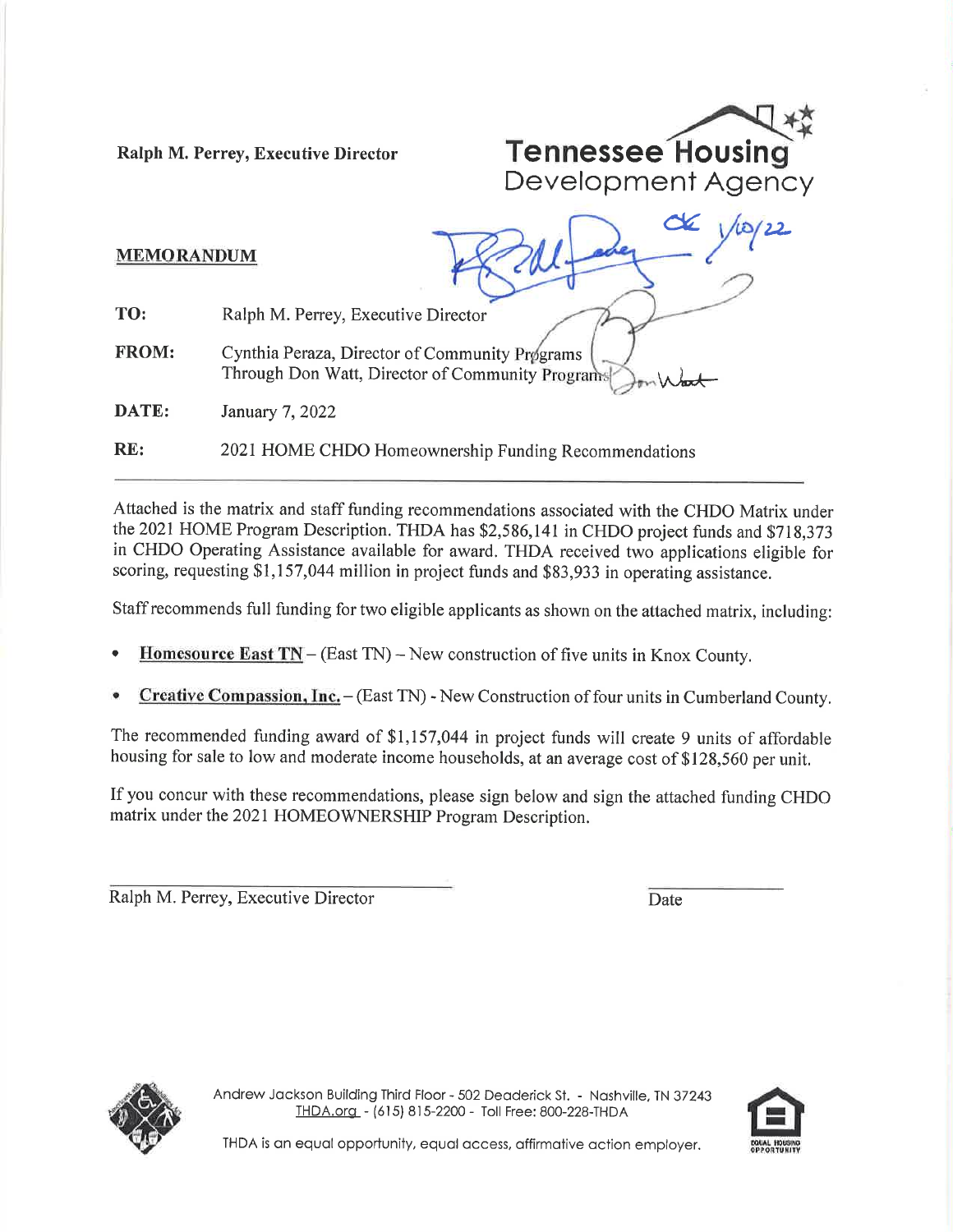| Applicant                                 | County     | E.<br>M<br>W | Program \$<br>Requested | CHDO<br>Operati<br>ng \$<br><b>Reques</b> | Total<br>Funds<br>Requested | HH             | # of Capability/<br>Capacity | Service<br>Area<br>Not in<br><b>PJ</b> | Failure to<br>Expend<br>Grant |   | Previous   Match   Leverage | Energy<br>Conservation<br>& Universal<br>Design | <b>Public/</b><br>Private<br>Partner | Total<br>Score | Program<br>Funds<br>Awarded | <b>Operating</b><br>Funds<br>Awarded | Program<br>Funds<br>Available | Operating<br>Funds<br><b>Available</b> |
|-------------------------------------------|------------|--------------|-------------------------|-------------------------------------------|-----------------------------|----------------|------------------------------|----------------------------------------|-------------------------------|---|-----------------------------|-------------------------------------------------|--------------------------------------|----------------|-----------------------------|--------------------------------------|-------------------------------|----------------------------------------|
|                                           |            |              |                         | ted                                       |                             |                |                              |                                        | Funds                         |   |                             |                                                 |                                      |                |                             |                                      | \$2,586,141                   | \$718,373                              |
| <b>Applications Passing Threshold</b>     |            |              |                         |                                           |                             |                |                              |                                        |                               |   |                             |                                                 |                                      |                |                             |                                      |                               |                                        |
| Homesouce East<br>Tennessee               | Knox       | Ε            | \$558,000 \$42,000      |                                           | \$600,000                   | 5              | 44                           | 0                                      | 0                             | 0 | 0                           | 20                                              | $^{\circ}$                           | 64             | \$558,000                   |                                      | \$42,000 \$2,028,141          | \$676,373                              |
| Creative<br>Compassion, Inc.              | Cumberland | Ε            | \$599,044 \$41,933      |                                           | \$640,977                   | $\overline{4}$ | 49                           | 5                                      | 0                             | 0 | $\overline{2}$              | 4                                               | $\circ$                              | 60             | \$599,044                   |                                      | \$41,933 \$1,429,097          | \$634,440                              |
| <b>Applications Not Passing Threshold</b> |            |              |                         |                                           |                             |                |                              |                                        |                               |   |                             |                                                 |                                      |                |                             |                                      |                               |                                        |

| 2021 HOME CHDO Homewonership Program Funding Matrix |  |  |  |
|-----------------------------------------------------|--|--|--|
|-----------------------------------------------------|--|--|--|

| <b>Total Applications Recommended</b><br>for Funding:           |  | \$1,157,044 \$83,933 \$1,240,977 9    |  |
|-----------------------------------------------------------------|--|---------------------------------------|--|
| <b>Total Applications Received</b><br><b>Meeting Threshold:</b> |  | $$1,157,044$ $$83,933$ $$1,240,977$ 9 |  |
| Total Applications Received: \$1,157,044 \$83,933 \$1,240,977 9 |  |                                       |  |

Ralph M. Petrey, Executive Director  $10/22$ Approved: Date